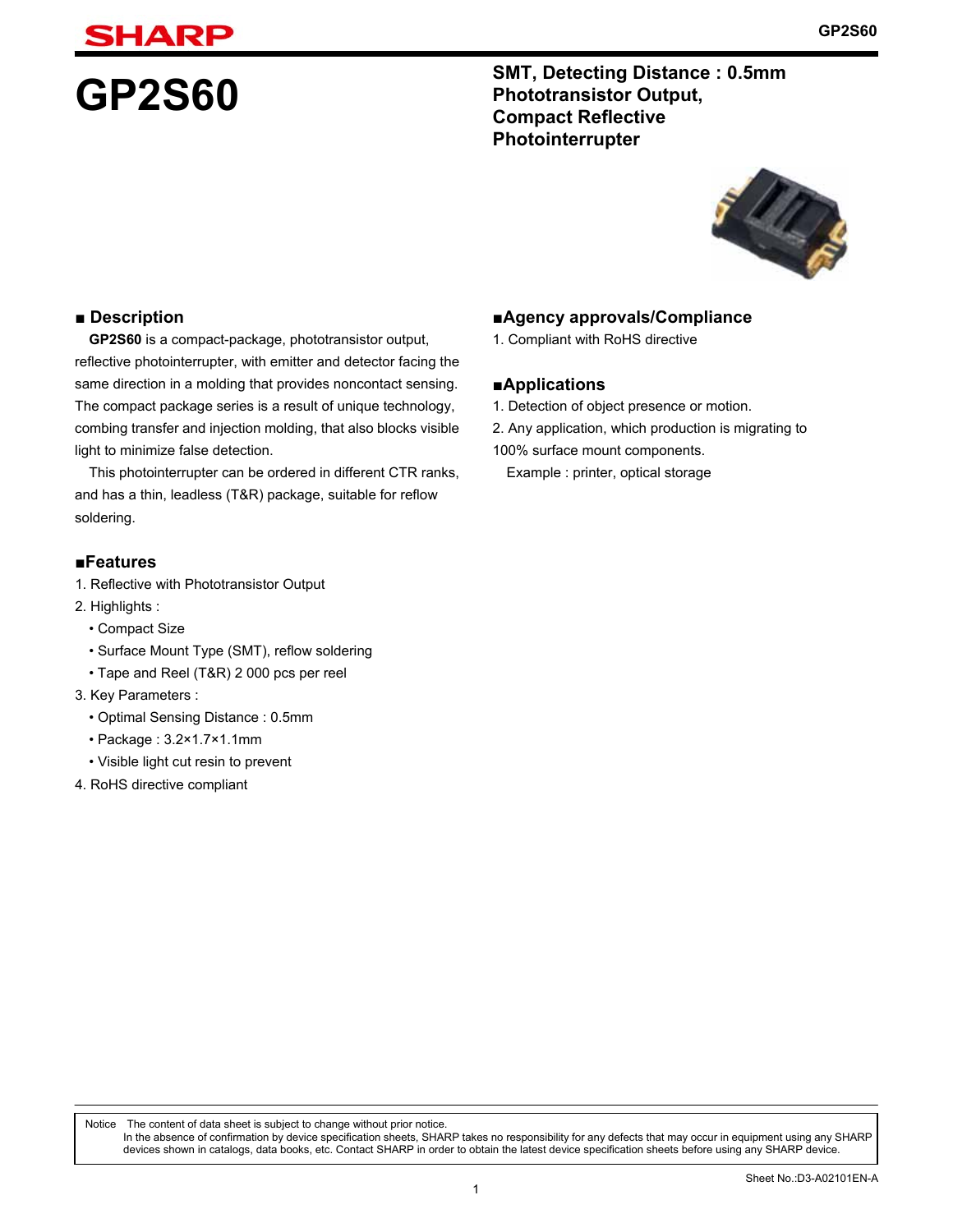# **■ Internal Connection Diagram**



### **■ Outline Dimensions** (Unit : mm)



Product mass : approx. 0.01g

Plating material : Au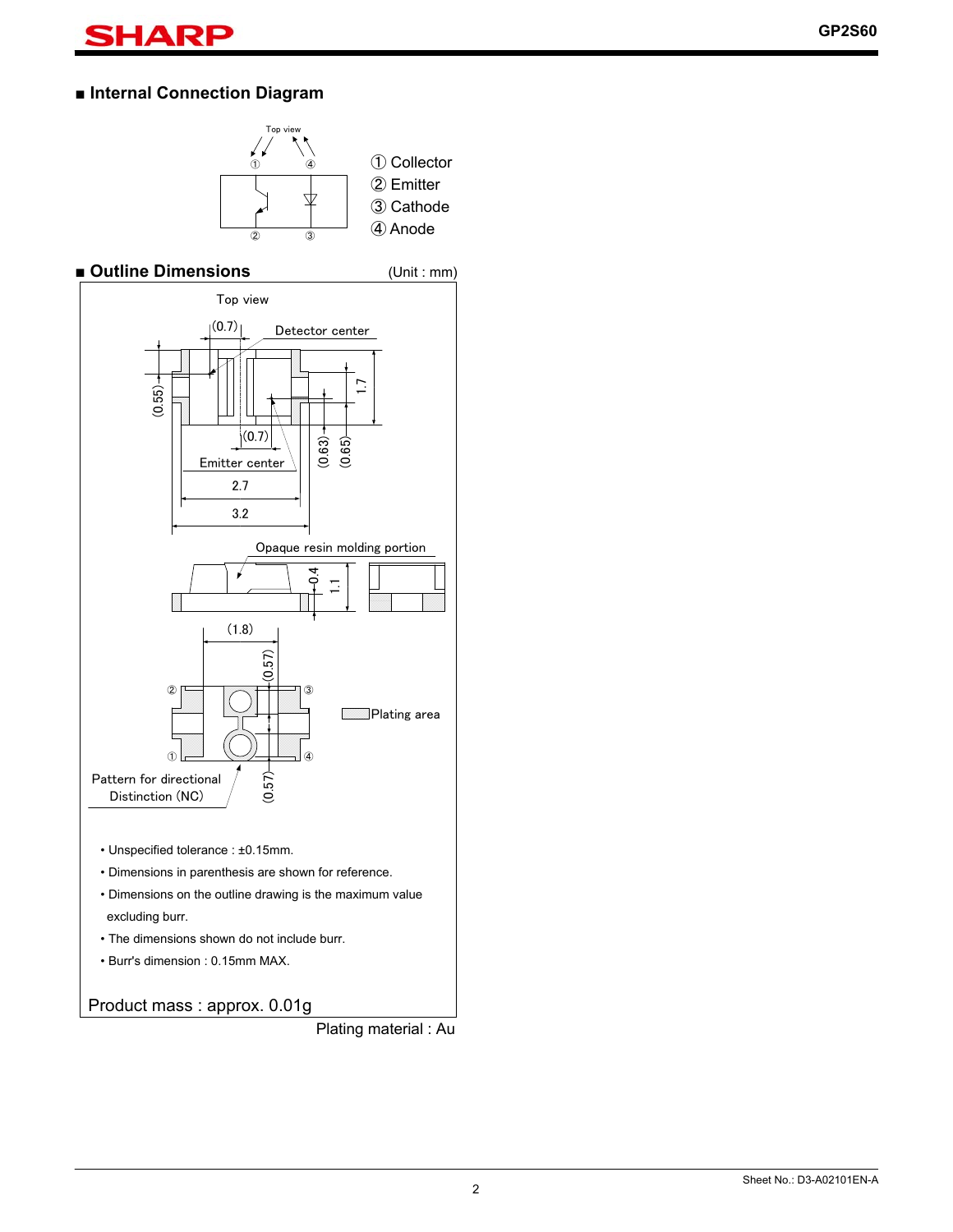#### ■ **Absolute Maximum Ratings**  $(T_a=25^\circ\text{C})$ Parameter Symbol Rating Unit Input Forward current IF 1 50 mA Reverse voltage  $V_R$  6 V Power dissipation P<sub>D</sub>  $P_0$  75 mW Output Collector-emitter voltage  $V_{\text{CEO}}$  35 V Emitter-collector voltage  $V_{ECO}$  6 V Collector current  $I_{C}$   $1$  20 mA Collector power dissipation  $P_{C}$  75 mW Total power dissipation  $P_{\text{tot}}$  100 mW Operating temperature  $T_{\text{opt}}$   $-25$  to +85 °C Storage temperature  $T_{\text{stg}}$   $-40$  to +100  $^{\circ}$ C  $*$ <sup>1</sup>Soldering temperature  $T_{sol}$  260  $\degree$

∗ 1 For 5s or less

### ■ **Electro-optical Characteristics**

 $(T<sub>-</sub>25°C)$ 

|                                  |                                  |           |                |                                     |            |      |      | $(1a - 2c)$ |
|----------------------------------|----------------------------------|-----------|----------------|-------------------------------------|------------|------|------|-------------|
| Parameter                        |                                  |           | Symbol         | Condition                           | <b>MIN</b> | TYP. | MAX. | Unit        |
|                                  | Forward voltage                  |           | $\rm V_F$      | $I_F = 20mA$                        |            | 1.2  | 1.4  |             |
| Input                            | Reverse current                  |           | 1 <sub>R</sub> | $V_R = 6V$                          |            |      | 10   | μA          |
| Output                           | Collector dark current           |           | $_{\rm LEO}$   | $V_{CF} = 20V$                      |            |      | 100  | nA          |
| Transfer<br>charac-<br>teristics | * <sup>2</sup> Collector Current |           | $I_{\rm C}$    | $I_F=4mA, V_{CE}=2V$                | 40         | 85   | 130  | μA          |
|                                  | $+$ <sup>*3</sup> Leak current   |           | $I_{LEAK}$     | $I_F=4mA, V_{CE}=2V$                |            | -    | 500  | nA          |
|                                  | Response time                    | Rise time | ւթ             | $V_{CE} = 2V$ , $I_C = 100 \mu A$ , |            | 20   | 100  |             |
|                                  |                                  | Fall time |                | $R_I = 1kQ$ , d=1mm                 |            | 20   | 100  | $\mu$ s     |

\*2 The condition and arrangement of the reflective object are shown below.

The rank splitting of collector current (I<sub>C</sub>) shall be executed according to the table below.

| Rank | Collector current, $I_C$ [ $\mu$ A]<br>$(IF=4mA, VCF=2V)$ |  |  |  |
|------|-----------------------------------------------------------|--|--|--|
|      | $40 \text{ to } 80$                                       |  |  |  |
|      | 65 to 130                                                 |  |  |  |

\*3 Without reflective object.

#### ● **Test Condition and Arrangement for Collector Current**

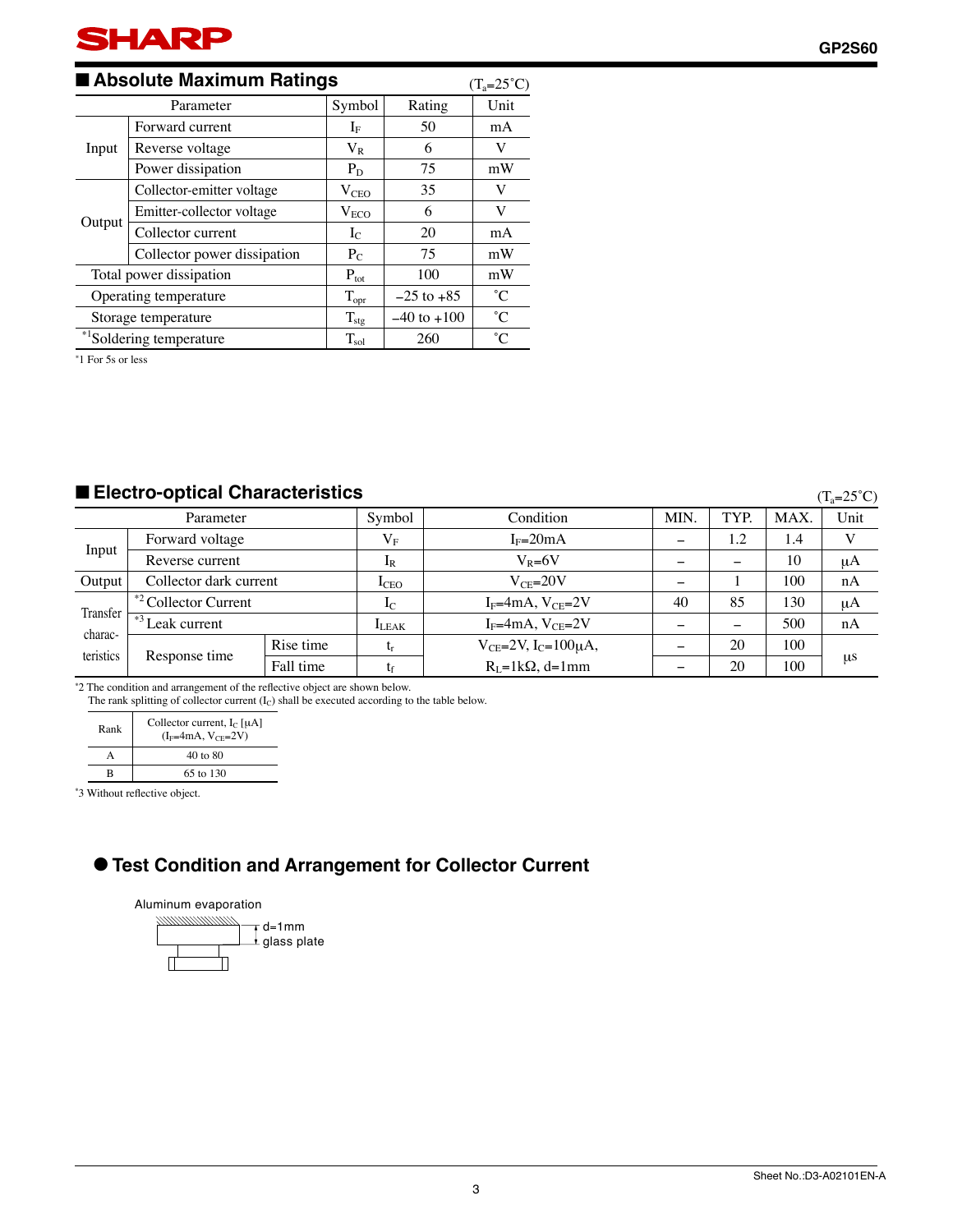

# ■ **Model Line-up**

| Model No.<br>Rank |        | $I_C(uA)$           | Conditions          |  |
|-------------------|--------|---------------------|---------------------|--|
| <b>GP2S60</b>     | A or B | 40 to 130           | $I_F=4mA$           |  |
| GP2S60A           |        | $40 \text{ to } 80$ | $V_{CF} = 2V$       |  |
| GP2S60B           |        | 65 to 130           | $T_a = 25^{\circ}C$ |  |

Please contact a local SHARP sales representative to see the actial status of the produiction.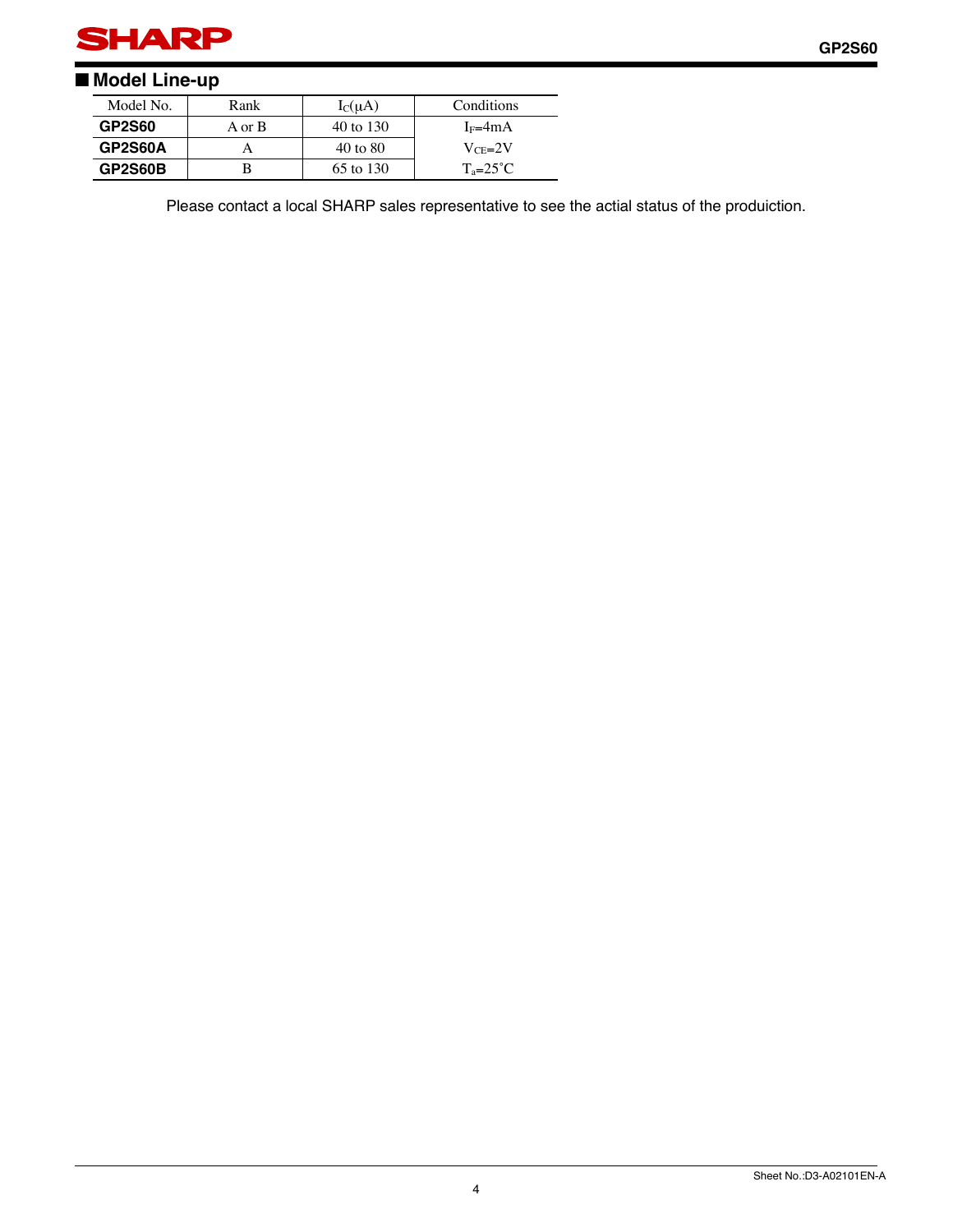

# **Fig.1 Forward Current vs. Ambient Temperature**











### **Fig.2 Power Dissipation vs. Ambient Temperature**



### **Fig.4 Collector Current vs. Forward Current**



# **Fig.6 Relative Collector Current vs. Ambient Temperature**

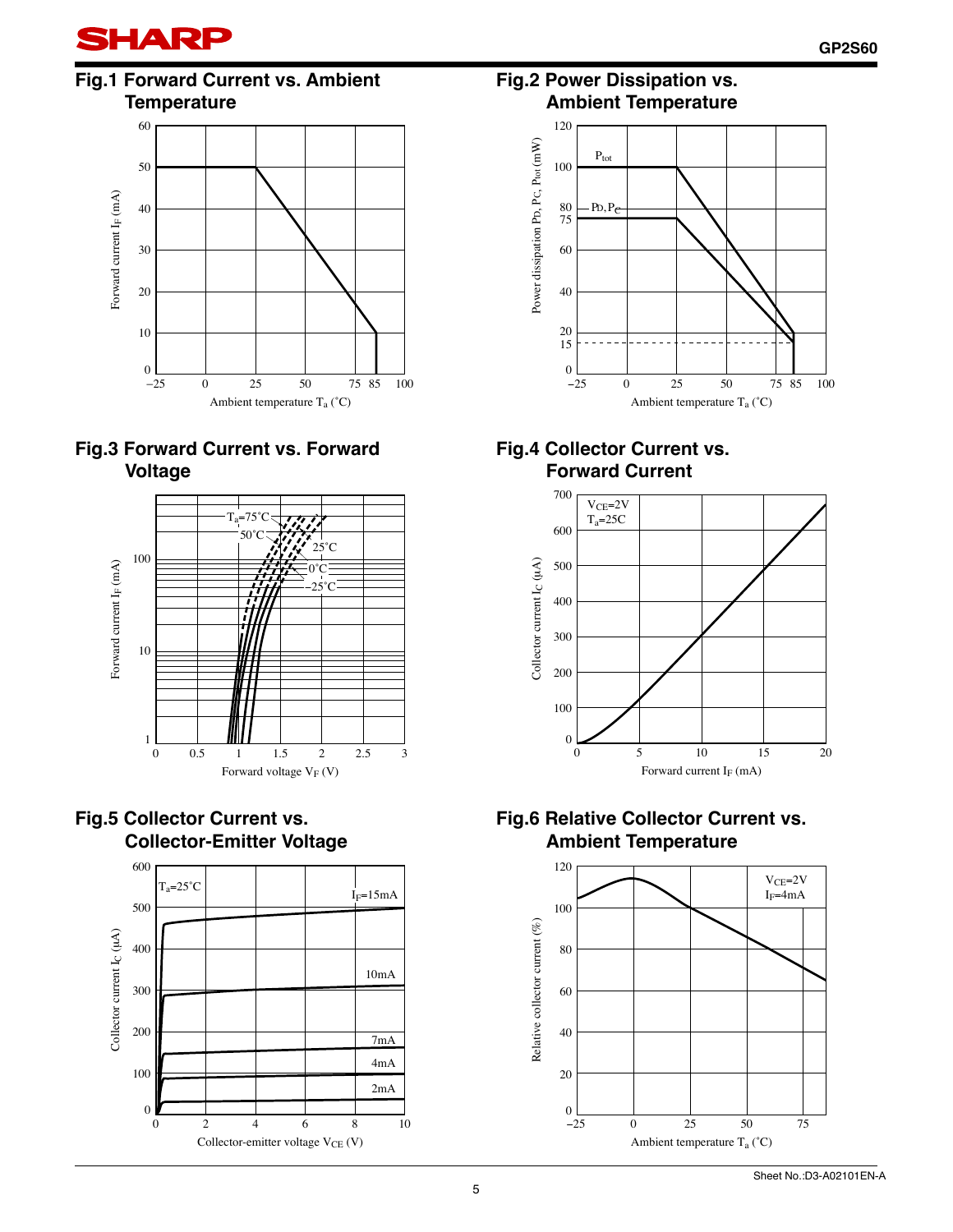

# **Fig.7 Collector Dark Current vs. Ambient Temperature**



# **Fig.9 Test Circuit for Response Time Fig.10 Relative Collector Current vs.**



### **Fig.8 Response Time vs. Load Resistance**



# **Distance**



Distance between sensor and Aluminum evaporation glass L (mm)



# **Fig.12 Detecting Position Characteristics (1)**

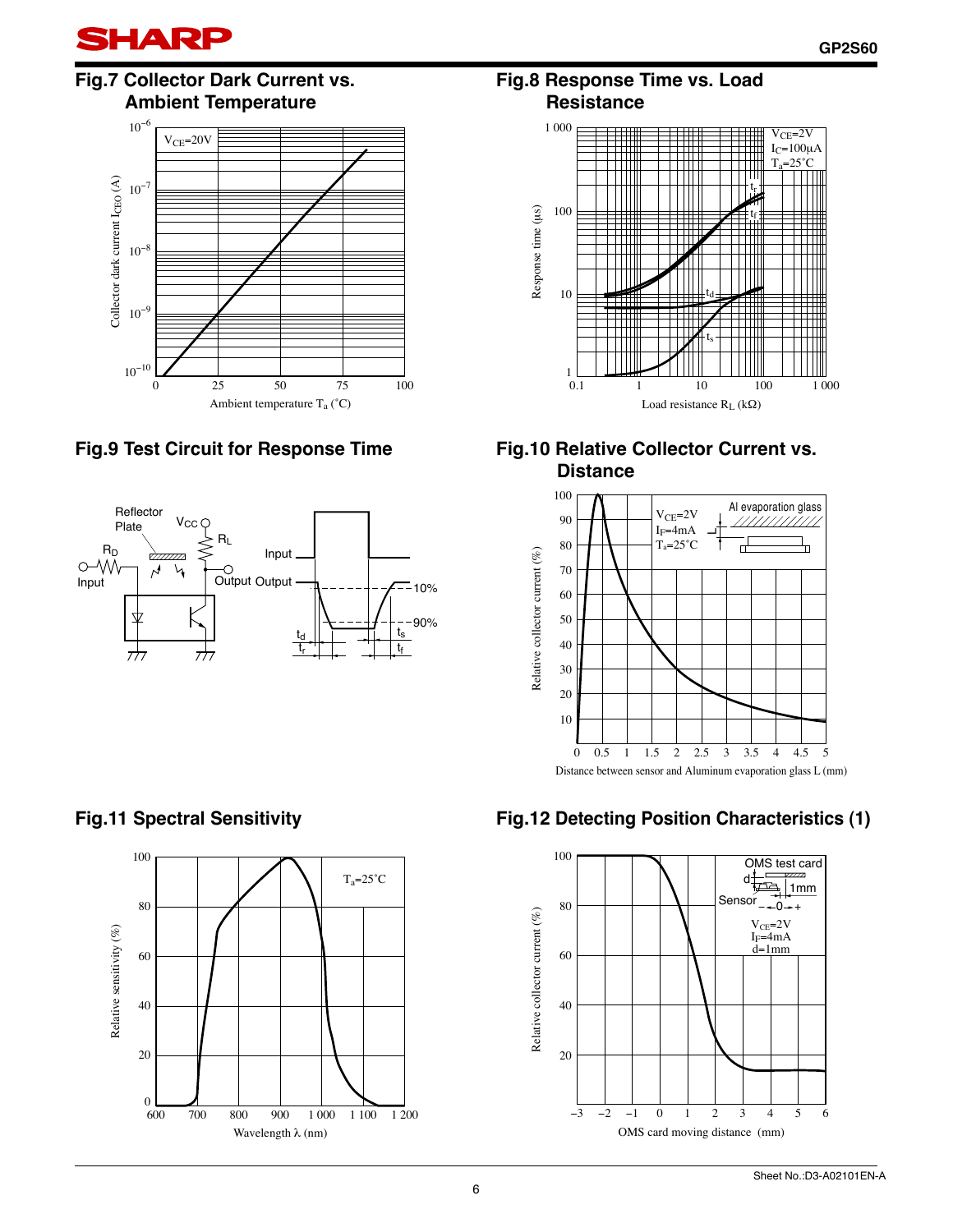# **Fig.13 Detecting Position Characteristics (2)**



Remarks : Please be aware that all data in the graph are just for reference and not for guarantee.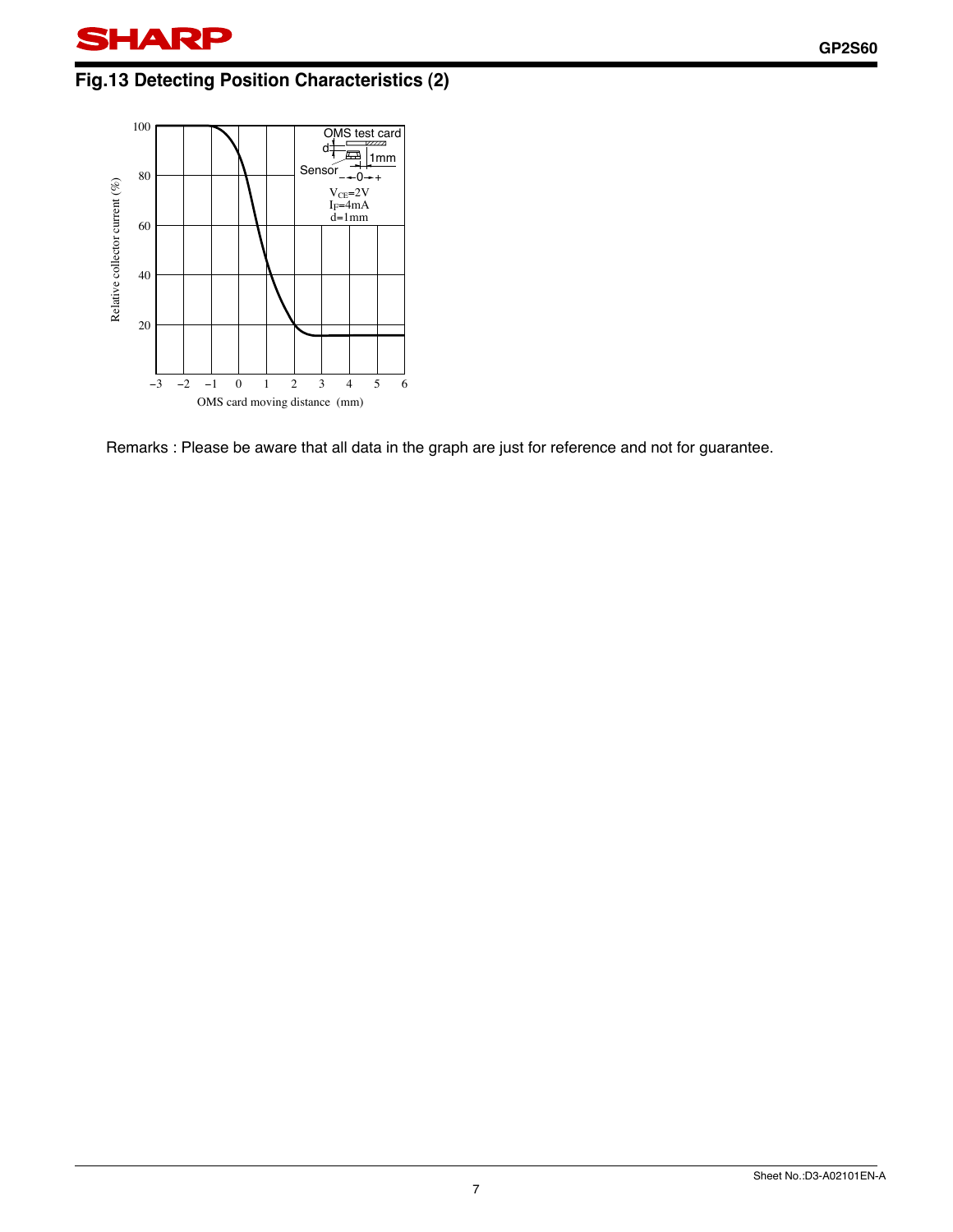

# ■**Design Considerations**

# ● **Design guide**

1) Regarding to prevention of malfunction

To prevent photointerrupter from faulty operation caused by external light, do not set the detecting face to the external light.

2) Distance characteristic

The distance between the photointerrupter and the object to be detected shall be determined the distance by referencing Fig.10 "Relative collector current vs. distance".

- 3) For wiring on a mounting PCB To avoid possibility for short, please do not apply pattern wiring on the back side of the device.
- 4) Regarding to mounting this product

There is a possibility that the opaque molded resin portion may have a crack by force at mounting etc. Please use this product after well confirmation of conditions in your production line.

This product is not designed against irradiation and incorporates non-coherent IRED.

#### ● **Degradation**

In the case of long term operation, please take the general IRED degradation (50% degradation over 5 years) into the design consideration.

#### ● **Parts**

This product is assembled using the below parts.

#### • Light detector (qty. : 1)

| Category               | Material     | <b>Maximum Sensitivity</b><br>wavelength (nm) | Sensitivity<br>wavelength (nm) | Response time $(\mu s)$ |
|------------------------|--------------|-----------------------------------------------|--------------------------------|-------------------------|
| <b>Phototransister</b> | Silicon (Si) | 930                                           | 700 to 1 200                   | 20                      |

#### • Light emitter (qty. : 1)

| Category                                  | Material                | Maximum light emitting<br>wavelength (nm) | I/O Frequency (MHz) |  |
|-------------------------------------------|-------------------------|-------------------------------------------|---------------------|--|
| Infrared emitting diode<br>(non-coherent) | Gallium arsenide (GaAs) | 950                                       |                     |  |

• Material

| Case                                       | PCB.              | Lead frame plating |  |
|--------------------------------------------|-------------------|--------------------|--|
| Epoxy resin<br>Black polyphenylene sulfide | Glass epoxy resin | Au plating         |  |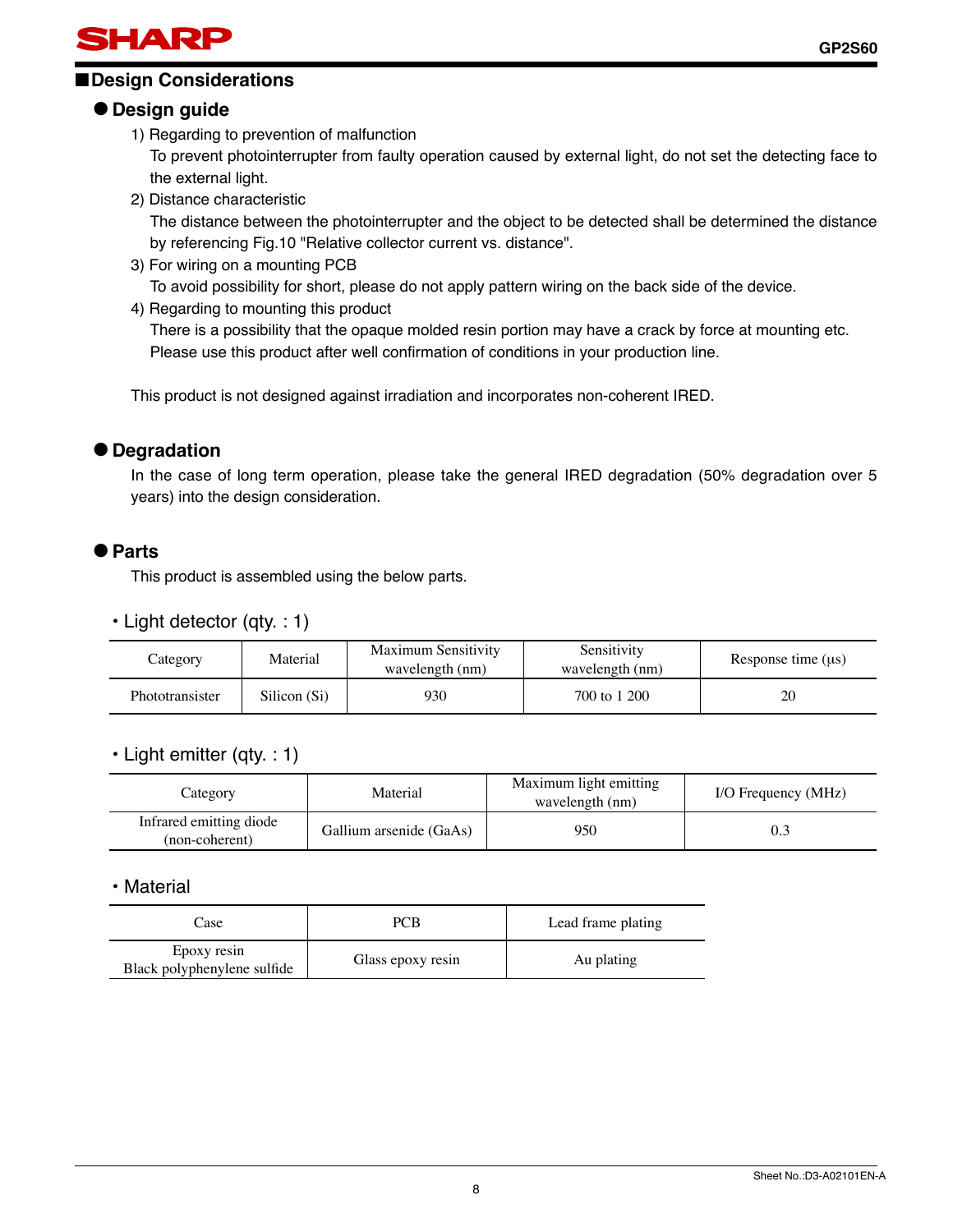#### HА R

# ● **Recommended pattern**





Regarding amount of solder, if there is solder leakage in terminal wiring pattern between PCB and housing main body, the reliability will be deteriorated.

Please check the proper amount of solder in advance not to have solder leakage into terminal wiring pattern between PCB and housing main body.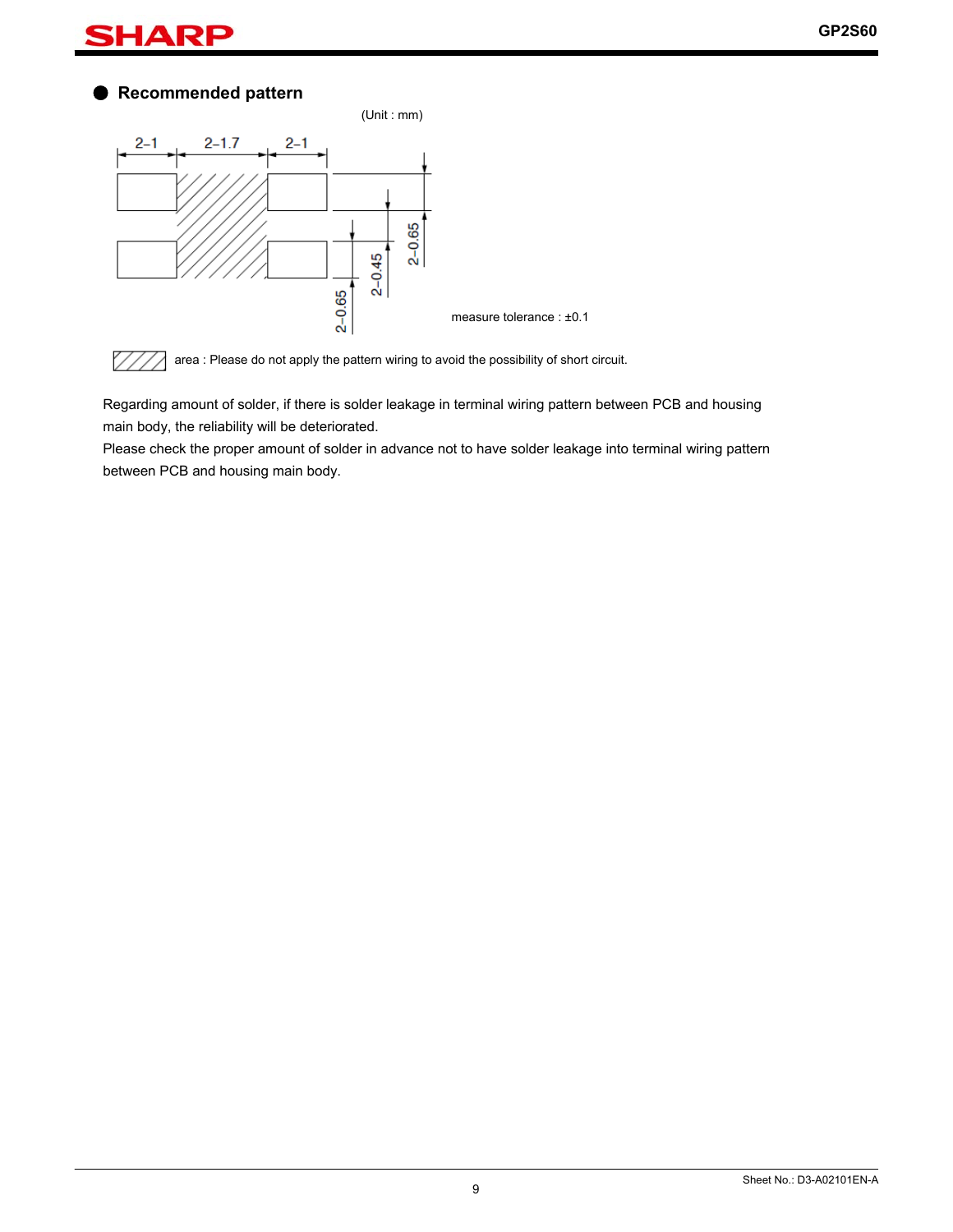# ■ Manufacturing Guidelines

# ● **Storage and management after open**

Storage condition

Storage temp.: 5 to 30˚C, Storage humidity : 70%RH or less at regular packaging.

# Treatment after opening the moisture-proof package

After opening, you should mount the products while keeping them on the condition of 5 to 25˚C and 60%RH or less in humidity within 2 days.

After opening the bag once even if the prolonged storage is necessary, you should mount the products within two weeks.

And when you store the rest of products you should put into a DRY BOX. Otherwise after the rest of products and silicagel are sealed up again, you should keep them under the condition of 5 to 30˚C and 70%RH or less in humidity.

# Baking before mounting

When the above-mentioned storage method could not be executed, please process the baking treatment before mounting the products.

However the baking treatment is permitted within one time.

Recommended condition : 125˚C, 16 to 24 hours

∗Do not process the baking treatment with the product wrapped. When the baking treatment processing, you should move the products to a metallic tray or fix temporarily the products to substrate.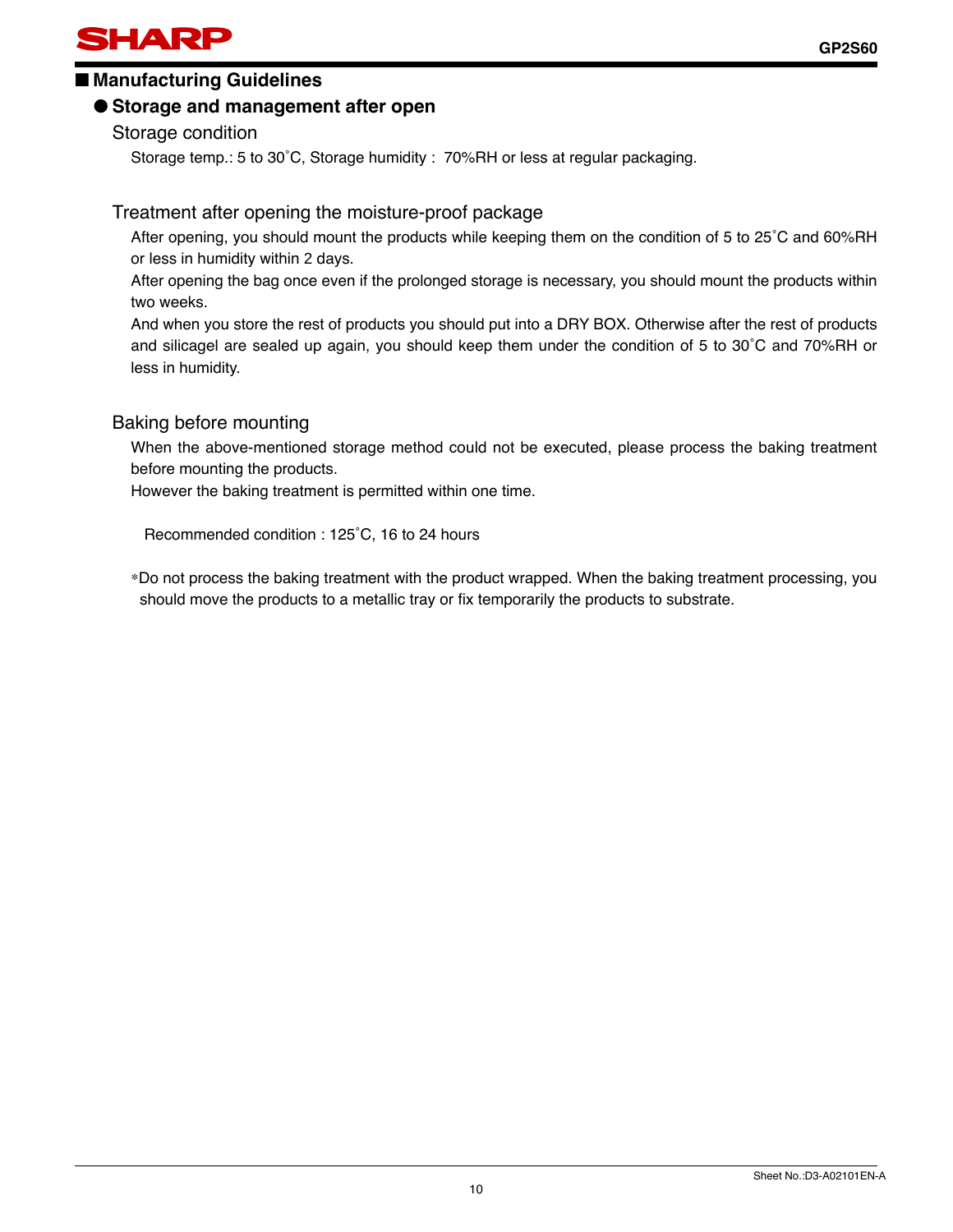

### ● **Soldering Method**

Reflow Soldering:

Reflow soldering should follow the temperature profile shown below. Soldering should not exceed the curve of temperature profile and time. Please solder within one time.



#### Other notice

Please take care not to let any external force exert on lead pins.

Please test the soldering method in actual condition and make sure the soldering works fine, since the impact on the junction between the device and PCB varies depending on the cooling and soldering conditions.

#### ● **Cleaning instructions**

Solvent cleaning :

Solvent temperature should be 45˚C or below. Immersion time should be 3 minutes or less.

#### Ultrasonic cleaning :

Do not execute ultrasonic cleaning.

#### Recommended solvent materials :

Ethyl alcohol, Methyl alcohol and Isopropyl alcohol.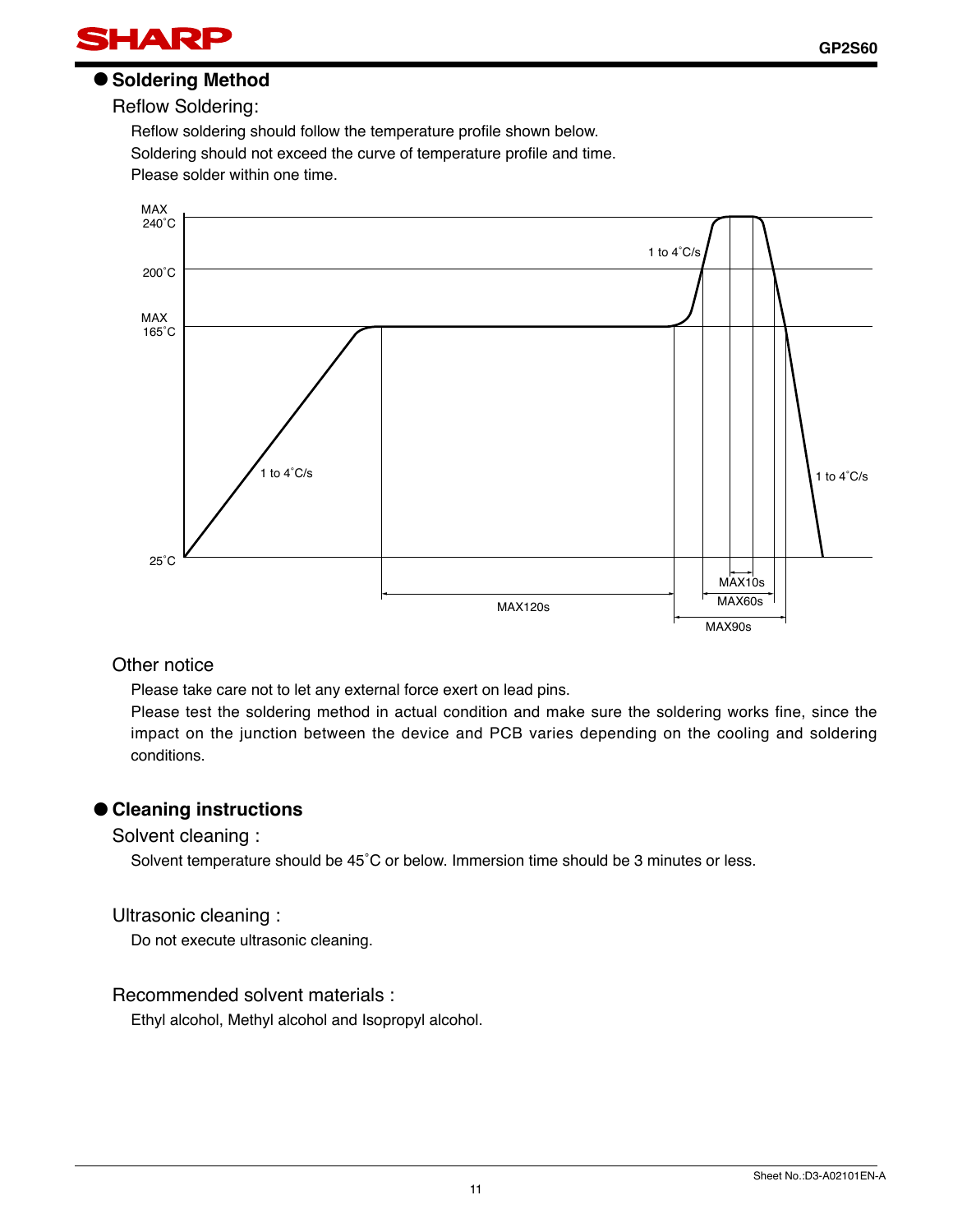# HARP

### ● **Presence of ODC**

This product shall not contain the following materials.

And they are not used in the production process for this product.

Regulation substances : CFCs, Halon, Carbon tetrachloride, 1.1.1-Trichloroethane (Methylchloroform)

Specific brominated flame retardants such as the PBBOs and PBBs are not used in this product at all.

This product shall not contain the following materials banned in the RoHS Directive (2002/95/EC). •Lead, Mercury, Cadmium, Hexavalent chromium, Polybrominated biphenyls (PBB), Polybrominated diphenyl ethers (PBDE).

 Content of six substances specified in Management Methods for Control of Pollution Caused by Electronic Information Products Regulation (Chinese : 电子信息产品污染控制管理办法).

|                  | Toxic and hazardous substances |                 |                         |                                       |                                      |                                             |
|------------------|--------------------------------|-----------------|-------------------------|---------------------------------------|--------------------------------------|---------------------------------------------|
| Category         | Lead<br>(Pb)                   | Mercury<br>(Hg) | Cadmium<br>(Cd)         | Hexavalent<br>chromium<br>$(Cr^{6+})$ | Polybrominated<br>biphenyls<br>(PBB) | Polybrominated<br>diphenyl ethers<br>(PBDE) |
| Photointerrupter |                                |                 | $\overline{\mathbf{v}}$ | ✓                                     |                                      |                                             |

 $\checkmark$  : indicates that the content of the toxic and hazardous substance in all the homogeneous materials of the part is below the concentration limit requirement as described in SJ/T 11363-2006 standard.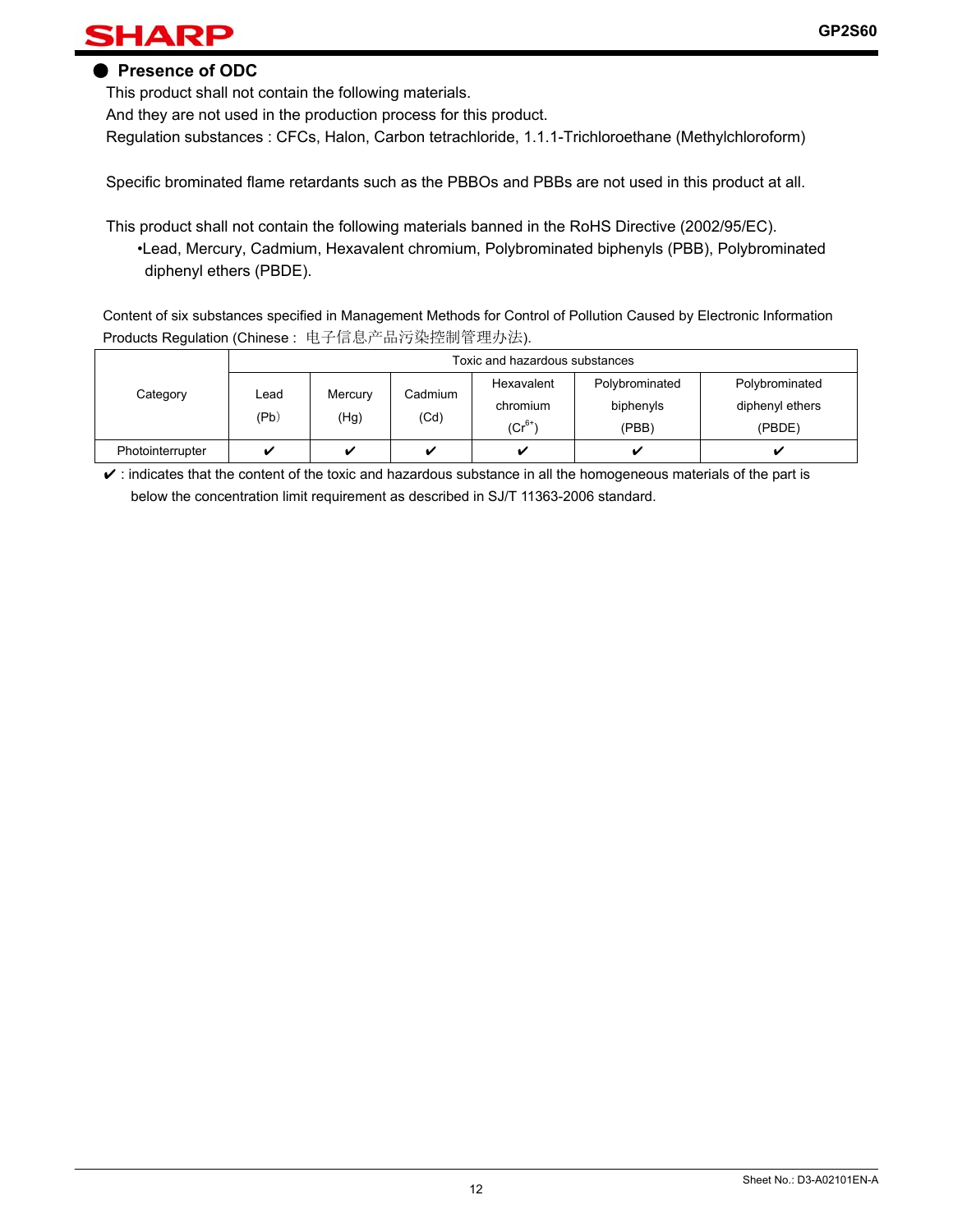#### AI R

# ■ **Package specification**

# ● **Tape and Reel package**

Package materials

Carrier tape : PS (with anti-static material) Reel : PS

# Package method

2 000 pcs of products shall be packaged in a reel. One reed is endased in aluminum laminated bag. After sealing up the bag, it encased in one case (5 bags/case).

# Carrier tape structure and Dimensions



| Dimensions List          | (Unit:mm)        |                  |                 |                 |                            |
|--------------------------|------------------|------------------|-----------------|-----------------|----------------------------|
|                          |                  |                  |                 |                 |                            |
| $R^{\pm 0.3}$            | $3.5^{\pm 0.05}$ | $1.75^{\pm0.1}$  | $4^{\pm 0.1}$   | $2^{\pm 0.1}$   | $4^{\pm 0.1}$              |
| G                        |                  |                  |                 |                 |                            |
| $\Phi$ 1.55 $^{\pm0.05}$ | $3.6^{\pm0.1}$   | $0.3^{\pm 0.05}$ | $1.25^{\pm0.1}$ | $2.2^{\pm 0.1}$ | $\Phi$ 1.1 <sup>±0.1</sup> |

# Reel structure and Dimensions



| <b>Dimensions List</b> | (Unit:mm)        |           |                           |
|------------------------|------------------|-----------|---------------------------|
|                        |                  |           |                           |
| $180^{\pm2.0}$         | $9^{\pm 1.0}$    | $+0.5$    | $\Phi$ 13 <sup>±0.2</sup> |
| е                      |                  |           |                           |
| $\Phi 21^{\pm 0.8}$    | $11.4^{\pm 1.0}$ | $7 + 0.3$ |                           |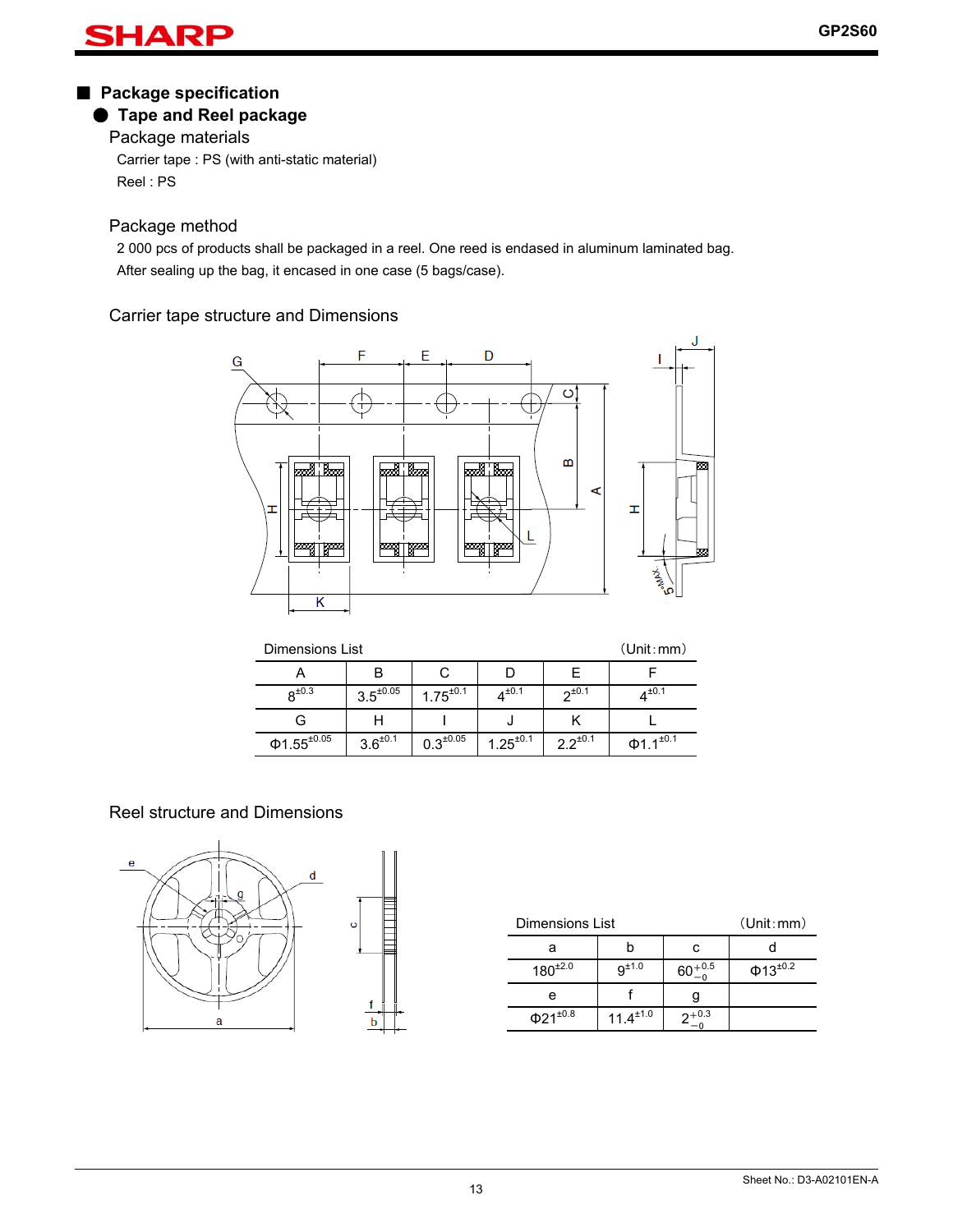

# Direction of product insertion



Pull-out direction



[Packing : 2 000pcs/reel]

### Storage method

Storage conditions should follow the condition shown below. Storage temperature : 5 to 30˚C Storage hunidity : 70%RH or less